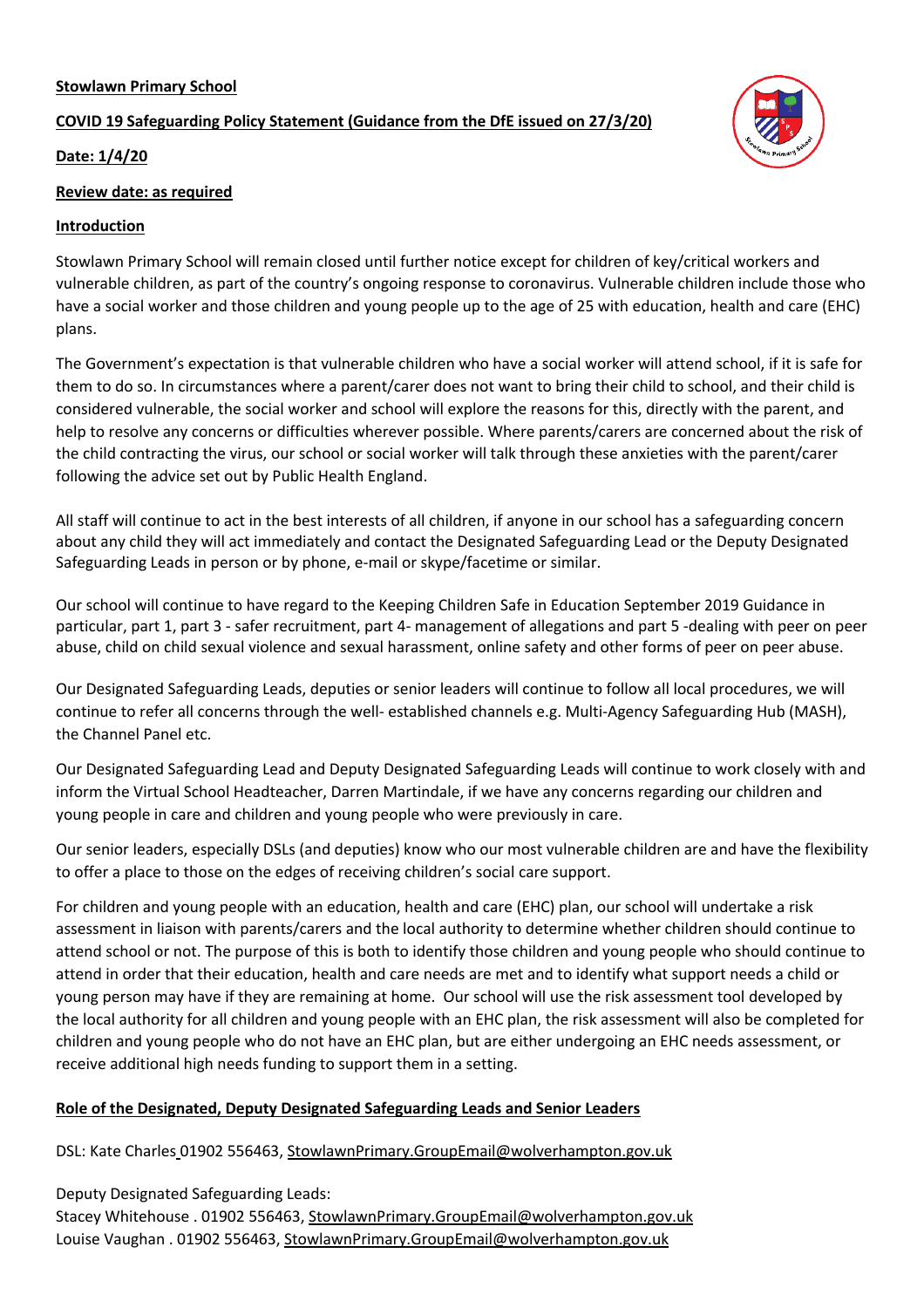# Debbie Manby . 01902 556463, StowlawnPrimary.GroupEmail@wolverhampton.gov.uk

Keeping children Safe in Education September 2019 states: During term time the Designated Safeguarding Lead (or a deputy) will always be available (during school or college hours) for staff in the school or college to discuss any safeguarding concerns. Whilst the Designated Safeguarding Lead (or deputy) is expected to be available in person, it is a matter for individual schools and colleges, working with the Designated Safeguarding Lead, to define what "available" means and whether in exceptional circumstances availability via phone and or Skype or other such media is acceptable. It is a matter for individual schools and colleges and the Designated Safeguarding lead to arrange adequate and appropriate cover arrangements for any out of hours/out of term activities.

The optimal scenario for our school providing care for children is to have a trained DSL or deputy available on site. This may not always be possible, and where this is the case there are 2 options we will consider:

- a trained DSL or deputy from our school will be available to be contacted via phone or online video for example working from home
- sharing trained DSLs or deputies with other schools (who should be available to be contacted via phone or online video)

If our DSL or deputy is not on site, in addition to one of the above options, our school will require a senior leader to take responsibility for coordinating safeguarding on site. This might include updating and managing access to child protection files, liaising with the offsite DSL (or deputy) and as required liaising with children's social workers where they require access to children in need and/or to carry out statutory assessments at our school.

## **Attendance**

Our school will complete the daily online attendance form introduced by the DfE to keep a record of children of critical workers and vulnerable children who are attending school. This allows for a record of attendance for safeguarding purposes and allows our school to provide accurate, up-to-date data to the department on the number of children taking up places.

Staff from the City of Wolverhampton Inclusion Support Service will contact schools to ascertain if identified vulnerable children are attending school or not, they will then inform the allocated social worker or early help worker.

Our school has a process in place (phone calls,) to check on the welfare and attendance of any vulnerable child. We keep a record of all calls and contact with families and colleagues.

Our schools will follow the City of Wolverhampton advice - we will not make home visits.

The Wolverhampton MASH is still fully operational and, at the current time, continues to accept all levels of referral. If we are experiencing any issues in getting in touch with Multi Agency Safeguarding Hub (MASH) our school will contact Helen Patten - helen.patten@wolverhampton.gov.uk

The safeguarding service are also continuing to hold initial and review child protection conferences; however, these will be done virtually or by submission of a report, our school will continue to contribute to these meetings. If we have any issues, our school will contact Nicola Hale - nicola.hale@wolverhampton.gov.uk

#### **Training**

At Stowlawn Primary School we understand that DSL training is very unlikely to take place during this period (although the option of online training may be explored). For the period COVID-19 measures are in place, our DSL (or deputy) who has been trained will continue to be classed as a trained DSL (or deputy) even if they miss their refresher training.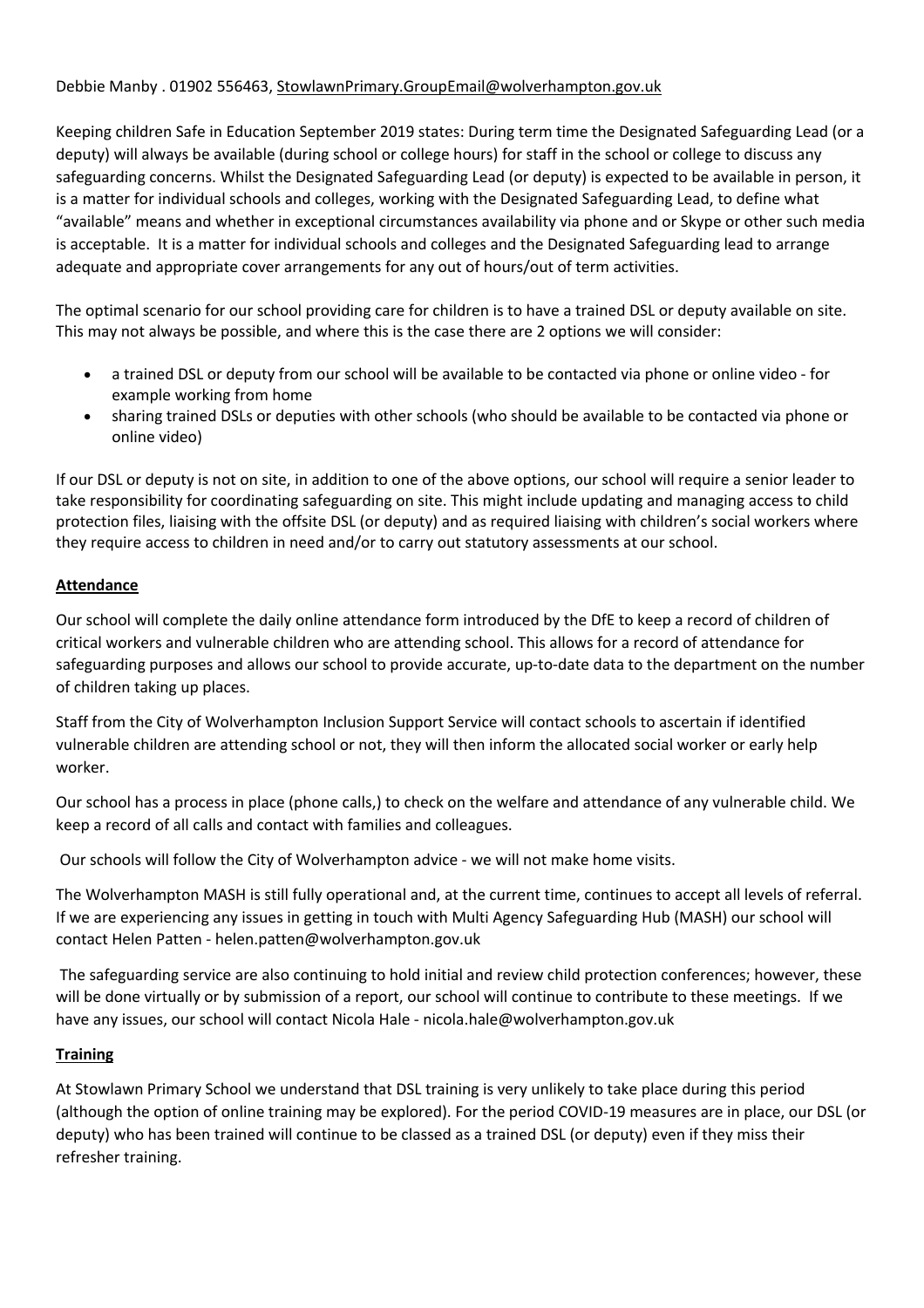All existing school staff already have had safeguarding training and have read part 1 of KCSIE and our school's safeguarding policy. This appendix will be made available to all existing staff to ensure they are aware of the new arrangements, so they know what to do if they are worried about a child.

If new staff are recruited, or new volunteers enter our school, they will continue to be provided with a safeguarding induction. An up to date safeguarding/child protection policy (described above) will support this process as will part 1 of KCSIE.

Our existing school staff may move between schools on a temporary basis in response to COVID-19. The receiving school should judge, on a case-by-case basis, the level of safeguarding induction required. In most cases, the existing staff will already have received appropriate safeguarding training and all they will require is a copy of the receiving setting's child protection policy, confirmation of local processes and confirmation of DSL arrangements.

# **If a child must attend another setting:**

If a child is attending another school because they are unable to attend their own school, the Designated Safeguarding Leads at the home school should liaise with the Designated Safeguarding Leads at the host school to share information about children attending the host school. The host should be aware of the reason the child is vulnerable and any arrangements in place to support them. As a minimum the host school should, as appropriate, have access to a vulnerable child's EHC plan, child in need plan, child protection plan or, for looked-after children, their personal education plan and know who the child's social worker (and, for looked-after children, who the responsible VSH is). This should ideally happen before a child arrives and, where that is not possible as soon as reasonably practicable. Any exchanges of information will ideally happen at DSL (or deputy) level, and likewise between special educational needs coordinators/named individual with oversight of SEN provision for children with EHC plans. However, it is acknowledged this may not always be possible. Where this is the case our senior leaders should take responsibility. Host schools should also obtain information regarding emergency contact information and an additional emergency contact number, any medical needs or allergies for each child and any other relevant information regarding those children. If the host school has any concerns about children attending their school from a home school, the Designated Safeguarding Lead will raise and share their concerns with the home school immediately and liaise with the social worker if required.

Whilst our school and college will continue to have appropriate regard to data protection and GDPR we will not prevent the sharing of information for the purposes of keeping children safe.

# **Safer recruitment/volunteers and movement of staff**

At insert name of your school we understand it is essential that people who are unsuitable are not allowed to enter the children's workforce or gain access to children. If our school must recruit new staff, we will continue to follow the relevant safer recruitment processes for our setting, including, as appropriate, relevant sections in part 3 of KCSIE. In response to COVID-19, the Disclosure and Barring Service (DBS) has made changes to its guidance on standard and enhanced DBS ID checking to minimise the need for face-to-face contact.

During this current period if our school uses volunteers, we will continue to follow the checking and risk assessment process as set out in paragraphs 167 to 172 of KCSIE. Under no circumstances would we allow a volunteer who has not been checked to be left unsupervised or allowed to work in regulated activity.

Existing staff engaging in regulated activity already have the appropriate DBS check, we understand there is no expectation that a new DBS check should be obtained where that member of the staff temporarily moves to another school to support the care of children. The type of setting on the DBS check, for example a specific category of school, is not a barrier. The same principle applies if childcare workers move to work temporarily in a school setting. If we are a host school, we will risk assess as we would for a volunteer (see above). Our school understands the onus remains on us to satisfy ourselves that someone in our setting has the required checks, including as required those set out in part 3 of KCSIE, in the above scenario this can be achieved, if the host school chooses to, via seeking assurance from the home school rather than requiring new checks.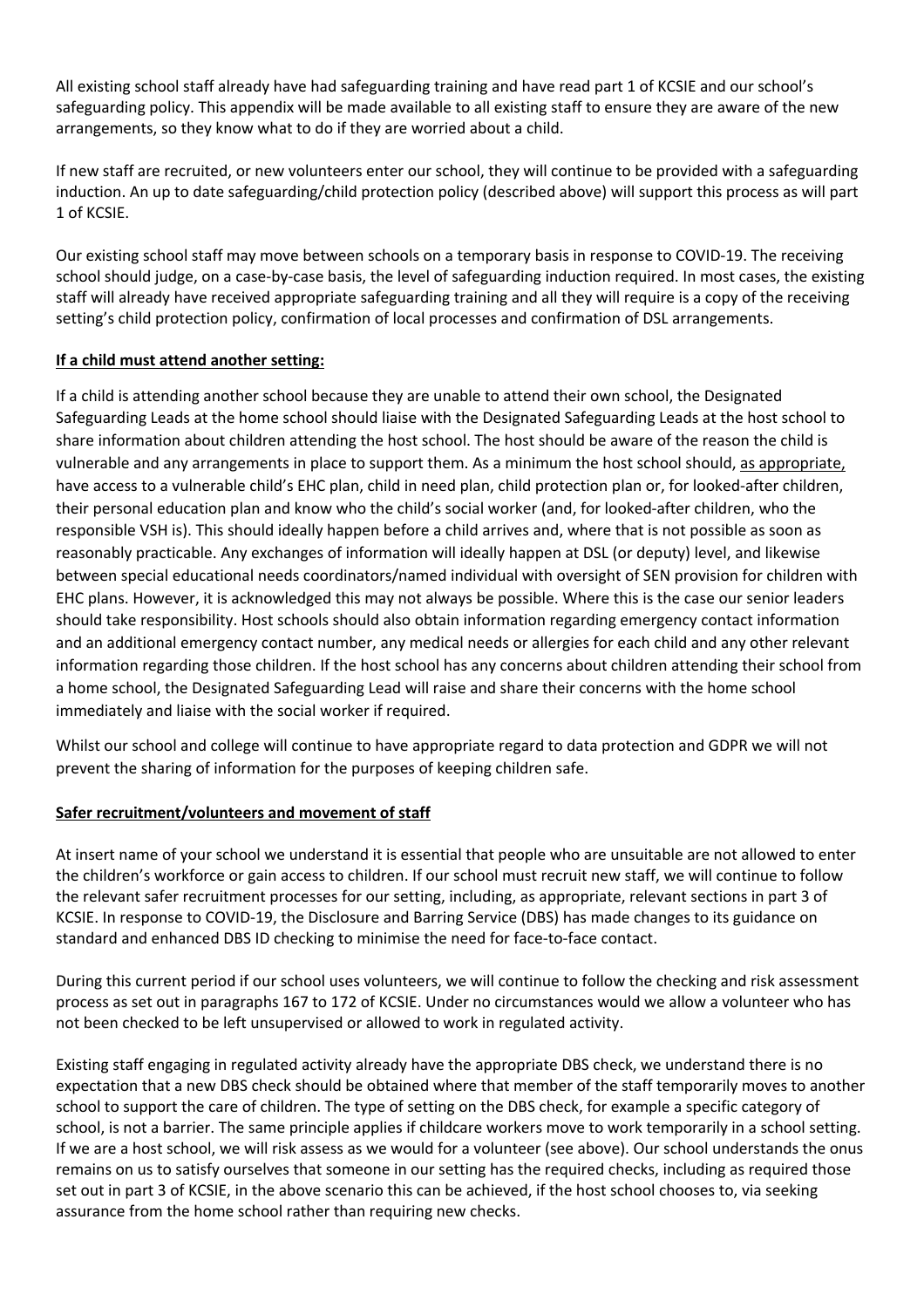Our school will continue to liaise and seek advice from our Local Authority Designated Officer (LADO) if we have any concerns – Paul Cooper 01902 550661

Our school will continue to follow our legal duty to refer to the DBS anyone who has harmed or poses a risk of harm to a child or vulnerable adult. Full details can be found at paragraph 163 of KCSIE.

Our school will continue to consider and make referrals to the Teaching Regulation Agency (TRA) as per paragraph 166 of KCSIE and the TRA's 'Teacher misconduct advice for making a referral. During the COVID-19 period all referrals will be made by emailing Misconduct.Teacher@education.gov.uk. All referrals received by the TRA will continue to be considered. Where referrals on serious safeguarding matters are received and it is deemed that there is a public interest in doing so consideration will be given as to whether an interim prohibition order (IPO) should be put in place. The TRA will continue to progress all cases but will not schedule any hearings at the current time.

Whilst acknowledging the challenge of the current environment, it is essential from a safeguarding perspective that our school is aware, on any given day, which staff/volunteers will be in the school and that appropriate checks have been carried out, especially for anyone engaging in regulated activity. As such, our school must continue to keep the single central record (SCR) up to date as outlined in paragraphs 148 to 156 in KCSIE. The SCR can, if a school chooses, provide the means to log everyone that will be working or volunteering in our school on any given day, including any staff who may be on loan from other settings. The SCR can also, if a school chooses, be used to log details of any risk assessments carried out on volunteers and staff on loan from elsewhere.

## **Mental health**

Negative experiences and distressing life events, such as the current circumstances, can affect the mental health of pupils and their parents. Our school is aware of this in setting expectations of pupils' work where they are at home.

Whilst we are providing for children of critical workers and vulnerable children on site, our school will ensure appropriate support is in place for them. Or school will have regard to the DfE guidance on mental health and behaviour in schools which sets out how mental health issues can bring about changes in a young person's behaviour or emotional state which can be displayed in a range of different ways, and that can be an indication of an underlying problem. Our support for pupils in the current circumstances may include existing provision in the school (although this may be delivered in different ways, for example over the phone) or from specialist staff or support services.

Guidance on mental health and behaviour in schools.

#### **Online safety in our school**

#### E-safety IT lead: Robin Corfield

At Stowlawn Primary School we understand that it will be more important than ever that our school provide a safe environment, including online. Our school will continue to ensure that appropriate filters and monitoring systems (read guidance on what "appropriate" looks like) are in place to protect children when they are online on our school IT systems or recommended resources. Our school will consider who in our institution has the technical knowledge to maintain safe IT arrangements. Our school will also consider what our contingency arrangements are if our IT/Esafety staff become unavailable.

The UK Council for Internet Safety provides information to help governing boards and proprietors assure themselves that any new arrangements continue to effectively safeguard children online.

The UK Safer Internet Centre's professional online safety helpline also provides support for the children's workforce with any online safety issues they face. We will also contact out IT provider for assistance if required.

#### **Children and online safety away from school and college**